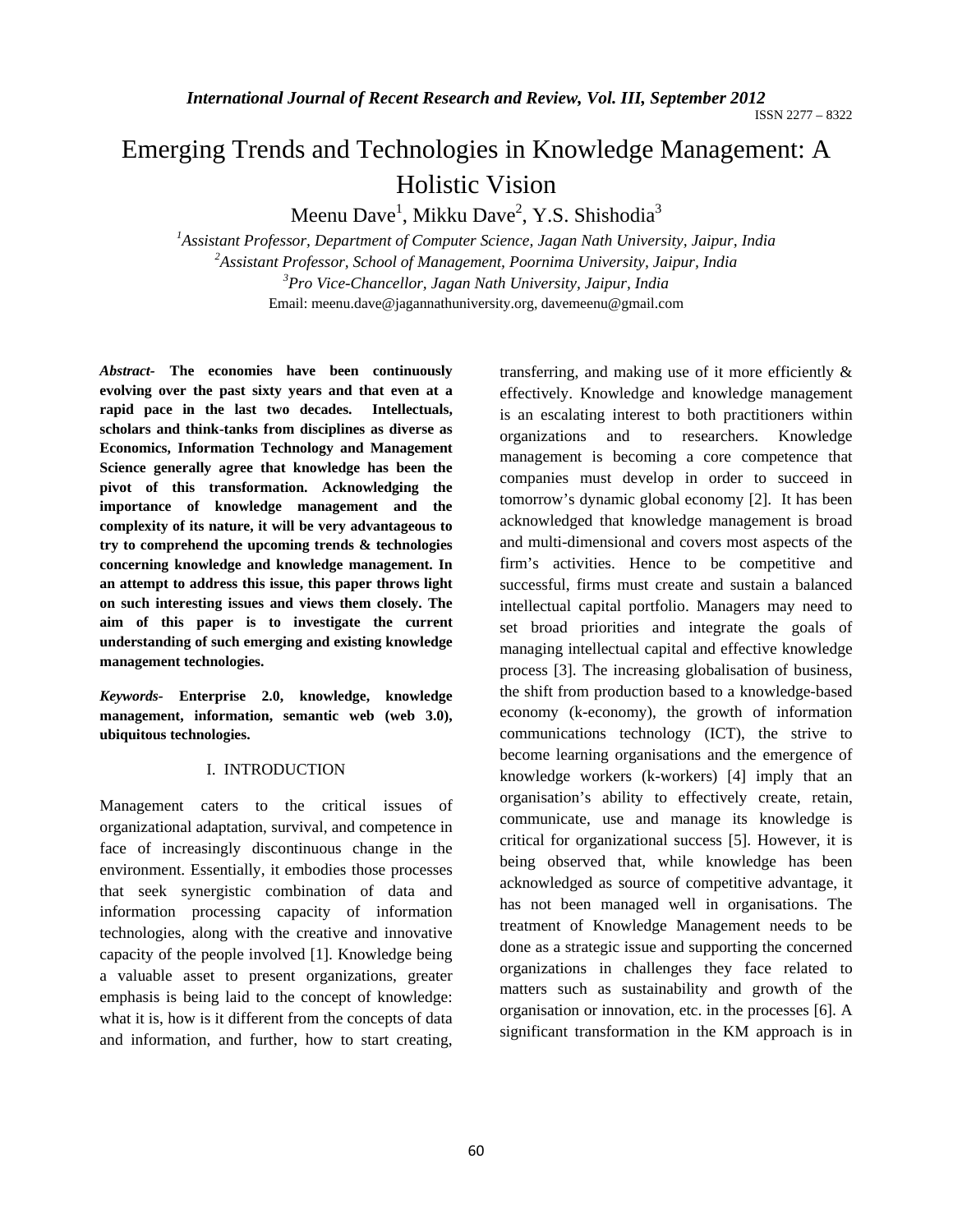the offing – from being technologically-centred to people-centred. The ultimate target is the development of procedures, processes and planning through which the 'people' function but still the current KM related work is more technologically oriented rather than having people as the focal point [6]. Before the paper carries on the discussion of the upcoming trends, it is important to review the definitions of data, information, knowledge and KM.

## II. DATA, INFORMATION, KNOWLEDGE

*Data, Information* and *Knowledge* are the basic building blocks of Information Science. These are considered to be the different levels of abstraction. Data becomes the basic building material for information, and the blocks of information form the base of knowledge. It is commonly seen that data is very frequently substituted for information, and information is wrongly used for knowledge. Datum is the representation of concepts or other entities, fixed in or on a medium in a form suitable for communication, interpretation, or processing by human beings or by automated systems [7]. Quantified and/or qualified facts and figures belong to this category. The verb 'inform' normally is used in the sense to communicate (i.e., to report, relate, or tell) and comes from the Latin verb *informare*, which meant to shape (form) an idea. Data is persistent while information is transient, depending on context and the interpretation of the recipient. Information is data received through a communication process that proves of value in making decisions [8]. Information can also be known as organized data which can answer queries like what?, when?, who?, and where?.

Knowledge should not be confused with data. It consists of facts, prejudices, beliefs, and most importantly, heuristic knowledge. Thus, we can say that knowledge includes and requires the use of data and information. But it is more. It combines relationships, correlations, dependencies, and the notion of gestalt with data and information [9].

 Knowledge involves both data and the relationships among data elements or their sets. This organization of data based on relationships is what enables one to draw generalizations from the data so organized, and to formulate questions about which one wishes to acquire more data. That is, knowledge begets the quest for knowledge, and it arises from verified or validated ideas [8].

Knowledge is said to be transformed from information by humans through methods of

- *comparison,*
- *consequences,*
- *connections, and*
- *conversation*.

For instance, when a person makes a comparison of some information with another situation previously encountered, knowledge is derived [10]. Knowledge is having a familiarity with language, concepts, procedures, rules, ideas, abstractions, places, customs, facts, and associations, coupled with the ability to use these notions effectively in modelling different aspects of the world [9].

Knowledge can be required for content of study and may be objective or subjective. It may be required for policy formulation, decision making, or for some administrative or management based decision. Collection of proper input, selection of quality attributes, and focus on output is very important for knowledge. Both knowledge and information are context specific and relational; however, information is moreover factual, whereas knowledge is a true justified belief. The following table contains a comparative view of the data, information and knowledge definitions as provided by Davenport and Prusak [10], Brooking [11], and Wikipedia.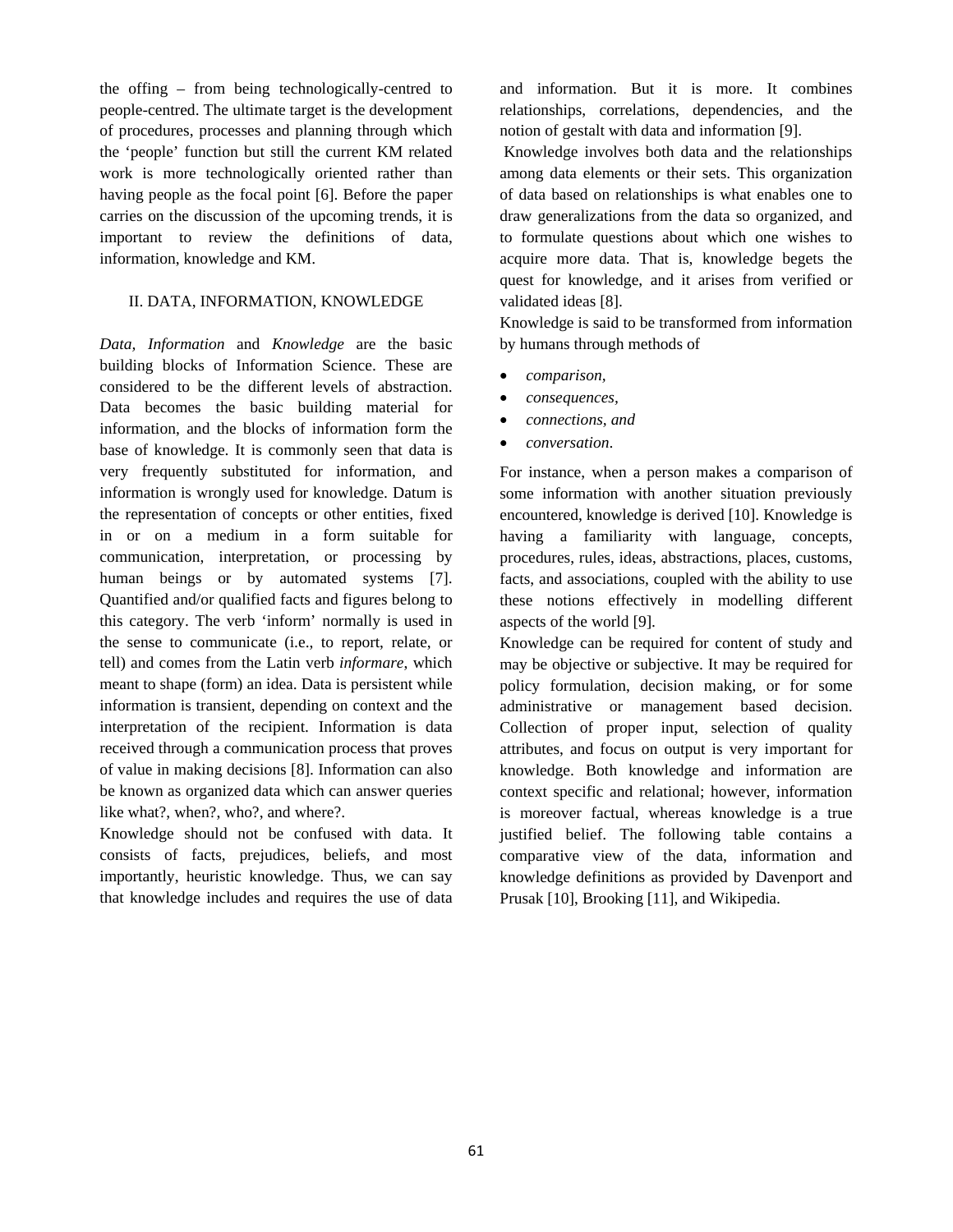|                            | <b>Davenport and Prusak</b>         | <b>Brooking</b>                   | Wikipedia                                                  |
|----------------------------|-------------------------------------|-----------------------------------|------------------------------------------------------------|
| D                          | Data is a set of discrete.          | of<br>Sequences<br>numbers.       | Raw Data is a collection of                                |
| $\mathbf{A}$               | objective facts about an event.     | letters,<br>pictures,<br>etc.     | numbers, characters<br>and is<br><sub>a</sub>              |
| T                          |                                     | presented without a context       | relative term; whereas <i>data</i> are                     |
| $\mathbf{A}$               |                                     | is known as <i>data</i> .         | values of qualitative or quantitative                      |
|                            |                                     |                                   | variables, belonging to a set of                           |
|                            |                                     |                                   | items.                                                     |
| $\mathbf I$                | information<br>becomes<br>Data      | Organized<br>tables,<br>data,     | Information, in its most restricted                        |
| ${\bf N}$                  | when it is presented as a           | sales<br>statistics,<br>a<br>well | technical sense, is a sequence of                          |
| $\mathbf{F}$               | that<br>makes<br>message<br>a       | talk<br>when<br>presented         | symbols that can be interpreted as                         |
| $\mathbf 0$                | difference to the receiver of the   | presented in context is           | a message.                                                 |
| $\mathbf R$                | message. In other words, data       | information.                      | Information can be recorded as                             |
| $\mathbf{M}$               | information when<br>becomes         |                                   | signs, or transmitted as signals.                          |
| $\mathbf{A}$               | some <i>meaning</i> is added to it. |                                   | Information is any kind of event                           |
| $\mathbf T$                | Methods for adding meaning          |                                   | that affects the state of a dynamic                        |
| $\mathbf I$<br>$\mathbf 0$ | contextualizing,<br>be<br>can       |                                   | system. Conceptually, information                          |
| $\mathbf N$                | categorizing,<br>calculation,       |                                   | the message (utterance<br>is<br><sub>or</sub>              |
|                            | correction, condensation.           |                                   | expression) being conveyed.                                |
| $\mathbf K$                | Knowledge is a fluid mix of         | Organized<br>information          | Knowledge is a familiarity with                            |
| $\mathbf N$                | framed<br>experience,<br>values.    | together with understanding       | someone or something, which can                            |
| $\Omega$                   | information,<br>contextual<br>and   | of what it means is termed        | include<br>information,<br>facts.                          |
| W                          | expert insights that provides a     | as knowledge.                     | descriptions, or skills acquired                           |
| L                          | framework for evaluating and        |                                   | through experience or education. It                        |
| E                          | incorporating new experiences       |                                   | can refer to the theoretical or                            |
| D                          | and information. It originates      |                                   | practical<br>understanding<br>of<br><sub>a</sub>           |
|                            | and is embedded in the minds        |                                   | subject. It can be implicit (as with                       |
| G                          | of knowers. In organizations, it    |                                   | practical skill or expertise) or                           |
| E                          | often becomes embedded not          |                                   | explicit (as with the theoretical                          |
|                            | only<br>in<br>documents<br>$\alpha$ |                                   | understanding of a subject); it can                        |
|                            | repositories<br>also<br>but<br>in   |                                   | more<br>formal<br>be<br><sub>or</sub><br>less<br><b>or</b> |
|                            | organizational<br>routines,         |                                   | systematic.                                                |
|                            | practices,<br>processes,<br>and     |                                   |                                                            |
|                            | norms."                             |                                   |                                                            |

**TABLE I Definitions of Data, Information and Knowledge** 

## III. TYPES OF KNOWLEDGE

Knowledge as described by experts is of three types:

- *A. Explicit knowledge:* Knowledge expressed as words or numbers. This type of knowledge is codified and well defined. It is the knowledge that can be communicated in formal language.
- *B. Tacit knowledge:* Knowledge expressed as insights, intuitions and hunches. This type of knowledge is highly personal and hard to formalize. It is very personal because it depends on an individual's actions, commitment and involvement and it is hard to formally communicate.
- *C. Self-transcending knowledge:* The ability to sense the presence of potential, to see what does not yet exist. It can also be described as tacit knowledge prior to its embodiment.

The first two [12] are commonly acknowledged, while the third was presented by Scharmer [13].

These three types of knowledge can further be classified according to whether the explicit, tacit or self-transcending knowledge can be described as:

- *A. Declarative knowledge:* Facts, know-what comprehension
- *B. Explanatory knowledge:* Rationalization, knowwhy knowledge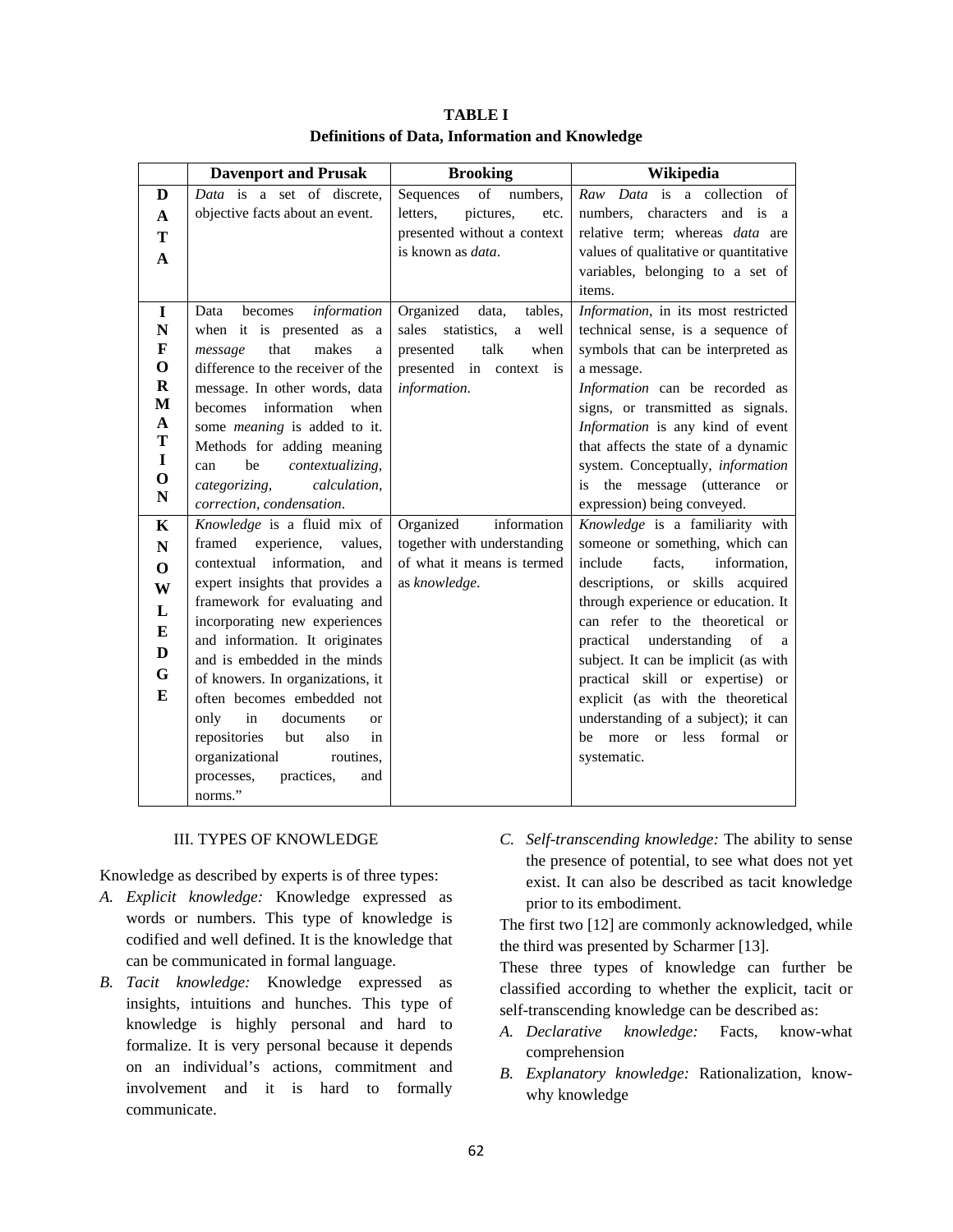- *C. Procedural knowledge:* Instructions, know-how understanding
- *D. General/Organizational knowledge:* Knowledge that is easily transferred and possessed by large numbers of people.
- *E. Specific/Individual knowledge:* Knowledge that is difficult to transfer and thus is possessed by very few people [14].

### IV. KNOWLEDGE MANAGEMENT

What is knowledge management? As an introductory step it is useful to distinguish between raw information and knowledge [15]. Raw information may be widely available to a number of agencies, but only some organisations will be able to convert the information into relevant knowledge and to use this knowledge to achieve their aims. The processes by which they do this are known as KM strategies [16]. Knowledge Management is a multidisciplinary paradigm, which uses technology to support the acquisition, generation, codification and transfer of knowledge in the context of specific organizational processes [17]. Small organizations focus on knowledge acquisition; with few people and limited dispersal of knowledge, they face relatively few obstacles sharing or reusing knowledge. Large organizations, in contrast, have difficulty finding and reusing knowledge. Even determining whether the knowledge exists within the organization can be difficult [18].

Knowledge management has become a major management trend and is considered as a way of reconceptualising the management of organisations and a major 'programme' promoted by management consultants [19]. While the management aspect of knowledge management seems to be understood to some extent, there is no common concept and understanding of knowledge and of knowledge development as basis for it [20]. Firestone and McElroy [21] stated that "KM results in better quality solutions, by enhancing knowledge processing within an organisation".

Hanssen *et al.* [22] refer to two main strategies for knowledge management:

- A. *Codification* to systematize and store information that constitutes the knowledge of the company, and to make this available to the people in the company.
- B. *Personalization* to support the flow of information in a company by having a centralised store of information about knowledge sources, like a ''yellow pages" of who knows what in a company [23].

Earl [24] has further classified work in knowledge management into schools. The schools are broadly categorized as *''technocratic", ''economic"* and *''behavioural".* The technocratic schools are:

- A. the systems school, which focuses on technology for knowledge sharing, using knowledge repositories;
- B. the cartographic school, which focuses on knowledge maps and creating knowledge directories; and
- C. the engineering school, which focuses on processes and knowledge flows in organizations [23].

# V. GENERATIONS OF KNOWLEDGE MANAGEMENT

The evolution of the knowledge management concept has been categorized into three generations by the knowledge analysts. As per Snowden [25, 26] the first age of knowledge management was the one in which the word knowledge itself was not at first "problematic," and in which the focus was on distributing information to decision makers for timely use in decisions. The second age replaced the information technology focus with one on tacit/explicit knowledge conversion inspired by Nonaka's SECI model. The third age is the one in which knowledge is viewed paradoxically as a thing and a flow; context, narrative and content management is central to our view of Knowledge Management. Further, he believes that there will be an understanding of organizations as engaged in sensemaking through utilization of complex adaptive systems (CAS) phenomena constrained by human acts of free will attempting to order them; and finally, the use of the insights and practices of scientific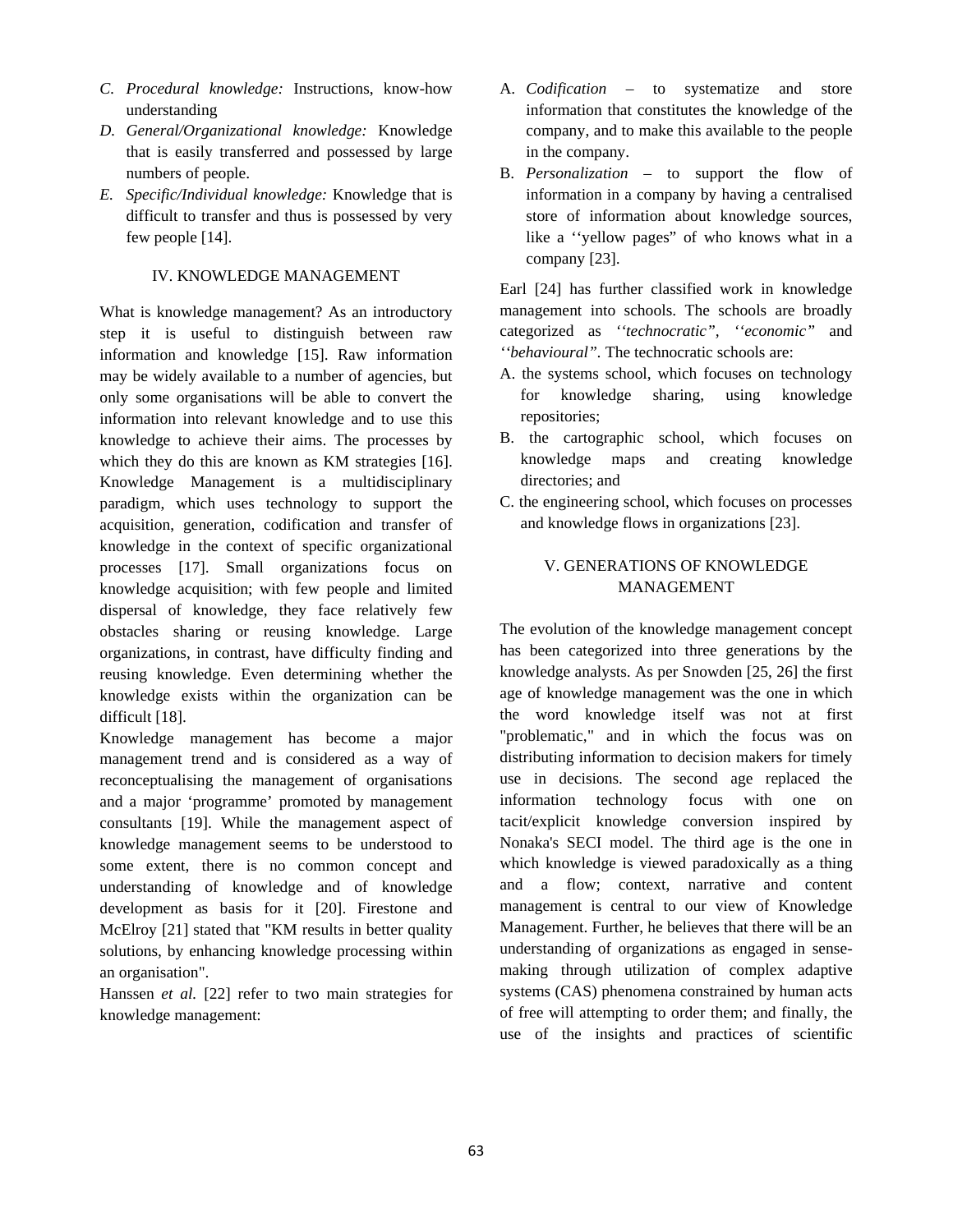management will be restricted to appropriate contexts, while "insights and learnings" from theories of chaos and complexity will supplement them in contexts where these new insights are relevant [27].

The first generation stressed on identification of knowledge and furthermore on its sharing, systematising and controlling process within the organization; the second involved itself in exploitation of knowledge with a touch of innovation, whereas the third is aimed at exploration of new knowledge.

The key knowledge management tools for the first generation have been use of information technology for locating and capturing knowledge and skills. To collect and codify the existing knowledge was their main goal. The major tools for the second generation have been a combination of information technology with emphasis on social interaction and communication. The third or the current generation is looking for self-renewing organizations and the tools and technologies used as evolving day-by-day for efficient management of knowledge. The most successful organisations are shifting from strategies based on prediction to strategies based on anticipation of surprises [28]. They are shifting from management based on compliance to management based on selfcontrol and self-organisation. They are also shifting from utilisation of already known knowledge to the creation of new knowledge, from pure 'technology' KM applications to also include 'process' applications [29].

# VI. EMERGING TRENDS AND TECHNOLOGIES

The way, knowledge management of an organization, is handled, has undergone significant changes. New techniques, new demands, new kind of data, and the plethora of data is forcing organizations to reformulate their strategies to achieve an interactive, distributed and collaborative environment. Many new trends and technologies has emerged which are discussed as below:

# *A. Enterprise 2.0*

Enterprise 2.0: This trend is about empowering employees; providing them an open platform to express opinions and share expertise. Corporate counterpart to Web 2.0, Enterprise 2.0 builds on management to pass some control on to the network; they empower the knowledge workers to work and act autonomous. Based on loosening the control, Enterprise 2.0 will allow information to flow more directly from originator to recipient, and therefore enables faster knowledge sharing and innovation [30]. In May 2006, Andrew McAfee quoted Enterprise 2.0 as *"Enterprise 2.0 is the use of emergent social software platforms within companies, or between companies and their partners or customers"*. This is not altogether a new concept. It is the result of realization, evolution and maturation of the ways of collaboration and participation for effective knowledge management. The objective of Enterprise 2.0 is to produce a more intelligent, efficient and productive workforce within an organization, such that one can communicate easily and freely within company's inter (team members) and intra (other employees of the organization) group environment, as well as with the external environment (with vendors, clients, customers).

The main Enterprise 2.0 features can be summarized as follows [31]:

- The technology facilitates the application of Web 2.0 into the enterprise.
- The technology enables people to collaborate and/or for online communities and provides for a higher level of collaboration.
- It is a new set of technologies, models and methods used to develop and deliver business software.
- The technology offers a new way for knowledge management within the organization. Large corporations use idea management systems to solicit ideas from their customers and employees. Idea generation in some cases fuels the product pipeline.
- The technology enables business agility by putting together the ability to deliver various software services in the organization.
- It facilitates transparency by making information available to all who need it and for development of content-centric systems. Information is readily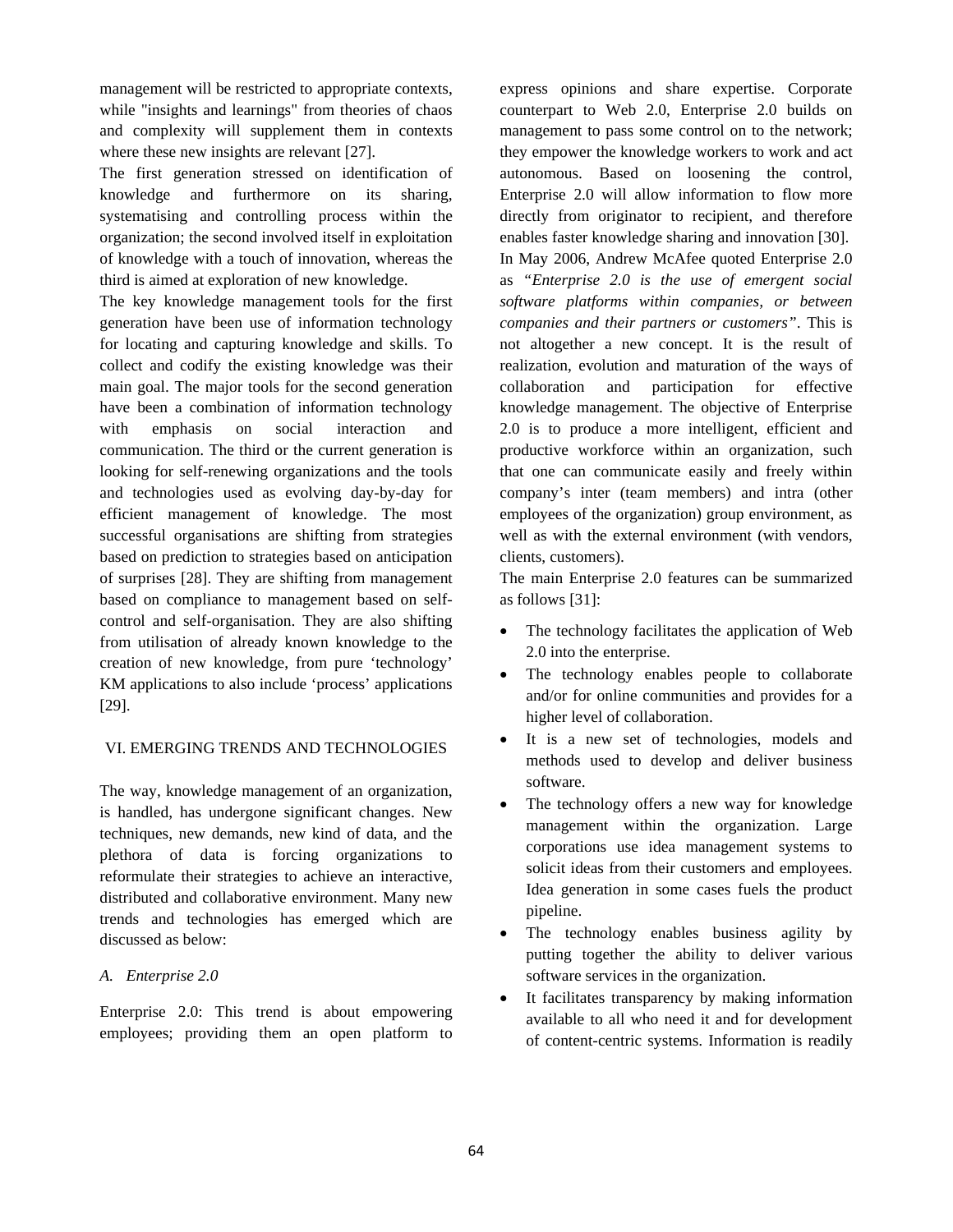available and with suitable search engines, the users can locate the information they need.

- The technology adopts an approach that is usercentric and facilitates developing and accessing content.
- It enables the use of social networking platforms either within the organization or between companies. Different blogs can be organized depending on the particular engaged community.
- The technology leverages collaboration to include not only employees but also business partners [32].

Knowledge Management with Enterprise 2.0 can be carried out as follows:

- *Capturing, Collection and Prioritization:* with the help of wikis (can be free/paid/self-hosted )
- *Posting of Messages/Reporting:* with the aid of blogs (There are various types of blogs: *Project Blogs* are authored by multiple authors of the same organization, working on a common project. It is exclusively official and work related. *Personal Blogs* are the most prevalent ones. These are authored singly and mainly meant (though not restricted) for a small group. *A-list Blogs* are authored by media related people and are used as watchlist reports. *Corporate Blogs* are used for marketing or public relations).
- *Intra Organization Communication:* with microblogging (used for Social Networking, Project Management, Knowledge Sharing, Emergency Broadcasting, Analysing and Identifying informal help/support groups)
- *Retaining Updated Form:* with the assistance of RSS (It could be Web-based, Desktop-based, or Mobile-device-based).

## *B. Semantic Web (Web 3.0)*

The semantic web, also known as Web 3.0, is built on the idea that not only humans but also machines can understand information. Enterprises can benefit from semantic web services by defining company-wide meta-data on all forms of knowledge and improve coherence and consistency in classifying content which will lead to more accurate search results.

Semantic Web promises to make Web-accessible data more amenable to machine processing. The Semantic Web is about labelling (annotating) information so that computer systems (and humans) can process it more meaningfully. The semantics underlying such annotations usually come from ontologies, which encapsulate agreement among information creators and users with help from common nomenclature and the use of rich knowledge representation. The latest Semantic Web developments and insights in knowledge management challenge the new era of semantic-based knowledge-management systems. Semantic Web tools and applications contribute significantly to knowledge management's performance, providing a definition for flexible reference mechanisms to knowledge objects and knowledge contributors; integration of knowledge creation and use; integral human involvement in information- and knowledge-management activities; and a definition for and the exploitation of social networks, including social activities and context [33].

### *C. Ubiquitous Technologies*

Ubiquitous Computing is the new player in the game. It encompasses mobile, wireless, pervasive, etc. technologies. It works closely with mobile computing, sensor networking, distributed computing, machine learning, etc. and is still a growing field. With the advent of such a trend, the face of knowledge management is sure to change drastically.

Ubiquitous technology (UT) enables accurate and timely automatic capture of actionable logistics data with little reliance on human intervention. Some of the major areas identified for **immediate benefit** of ubiquitous technologies (RFID, GPRS etc) are:

- Asset Tracking
- Goods Trace ability
- Enhance and streamline business processes
- Seamless Supply Chain Management
- Efficient Remote Monitoring System
- Retail [34].

This is a general trend in business and society. Mobility creates new opportunities for knowledge sharing initiatives to exploit areas which has been out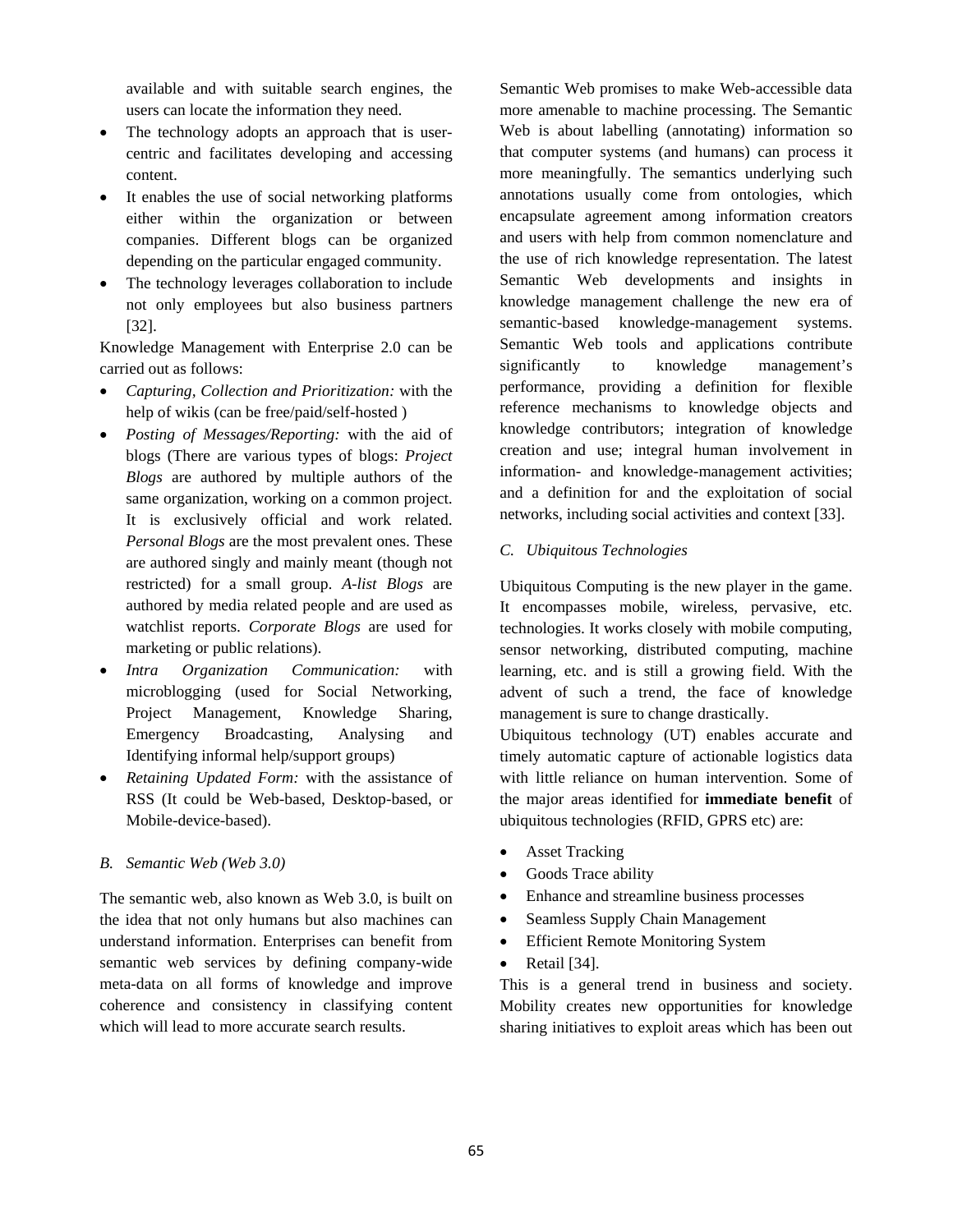of reach before. Providing mobile solutions will allow decision making faster and more accurate. The mobile web influences the trends above:

- fast information transfer with visualisation and semantics are required for mobile devices.
- content generation and information discovery happens on-the-go.
- engaging in social networking is done while commuting and travelling.

## VII. CONCLUSION

Knowledge management is a rapidly growing field with immense potential. Tracking all the day-to-day activities, development and research works related to knowledge is a herculean task. The field is very vast and is reshaping eventually with time due to the advent of new techniques and technologies Still it will be instrumental to work on some key technologies that seem to be more promising. This paper outlines those trends and technologies which will provide effective solution and advancement to the existing glitches that are being faced today. These technologies are not only individually beneficial but they have also got social benefits as they incorporate social informal conversations and practices.

#### VIII. ACKNOWLEDGEMENT

The authors thank the Chancellor, Jagan Nath University, Jaipur, for providing encouragement and support for this research work.

#### IX. REFERENCES

- [1] A. Haslinda and A. Sarinah, *A Review of Knowledge Management Models***,** Uluslararası Sosyal Ara\_tırmalar Dergisi, The Journal of International Social Research, Volume 2(9), Fall 2009. [Online]. Available: www.sosyalarastirmalar.com/cilt2/sayi9pdf/haslinda\_s arinah.pdf
- [2] D.J. Skyrme, D.M. Amidon, *New measures of success*, Journal of Business Strategy, 19 (1), pp. 20-4. 1998.
- [3] K.M. Wiig, Knowledge Management: An Introduction and Perspective. *The Journal of Knowledge Management,* 1(1), pp. 6-14, 1997.
- [4] S.C. Chong and Y.S. Choi, *Critical Factors of Knowledge Management Implementation Success*,

Journal of Knowledge Management Practice, 6(2), June 2005. [Online]. Available: www.tlainc.com/artic190.htm.

- [5] M. Marquardt, *Building the Learning Organisation*. 1st ed., New York, NY: McGraw-Hill, 1996.
- [6] D. Griffiths, *The future of KM*, July 2011. [Online]. Available: theknowledgecore.wordpress.com/2011/07/16/thefuture-of-km
- [7] H.H. Wellisch, *Abstracting, indexing, classification, thesaurus. construction: A glossary,* Port Aransas, TX: American Society of Indexers, 1996.
- [8] T. Sowell, *Knowledge and decisions*, New York: Basic Books, pp. 3-20, 1996.
- [9] D.W. Patterson*, Artificial Intelligence and Expert Systems*, 1<sup>st</sup> ed., Prentice Hall of India Private Limited, New Delhi, pp. 10-11, 2002.
- [10]T.H. Davenport and L. Prusak, *Working knowledge: how organizations manage what they know*, 1<sup>st</sup> ed., Harvard Business School Press, Boston, Mass, 1998.
- [11]A. Brooking, *Corporate Memory: Strategies for Knowledge Management*, International Thomson Business Press, 1<sup>st</sup> ed., London, 1999.
- [12]M. Polanyi, 'The Tacit Dimension'. London: Routledge and Kegan Paul, 1966. University of Chicago Press, (ISBN 978-0-226-67298-4 2009 reprint).
- [13]C.O. Scharmer, *"Self-transcending knowledge: Organizing around emerging realities"*, in Nonaka, I. and Teece, D. (eds.), *Managing industrial knowledge: Creation, transfer and utilization*. Sage Publications, London, pp. 68–90, 2001.
- [14]E. Pierce, B. Kahn and H. Melkas, "*A comparison of quality issues for data, information, and knowledge*", in Khosrow-Pour, M. (ed.), Emerging Trends and Challenges in Information Technology Management: Proceedings of the 2006 Information Resources Management Association Conference. 17th IRMA International Conference, Washington, DC, USA, pp. 21–24, May 2006.
- [15]M. Edwards, '*NGOs in the age of information*', *IDS Bulletin* 25(2), pp.117–24, 1994.
- [16]M. McElroy, *'Second-Generation KM: A White Paper*', *Knowledge Management Magazine, pp. 86-88*, October 1999.
- [17]A.Dwivedi, R.K. Bali, A.E. James, and R.N.G. Naguib, Telehealth Systems: Considering Knowledge Management and ICT Issues. *Proc. 23rd Annual Int'l Conference of the IEEE EMBS*. Istanbul. Turkey. 2001. [Online]. Available: http://nestor.coventry.ac.uk/biocore/kmh/downloads/M